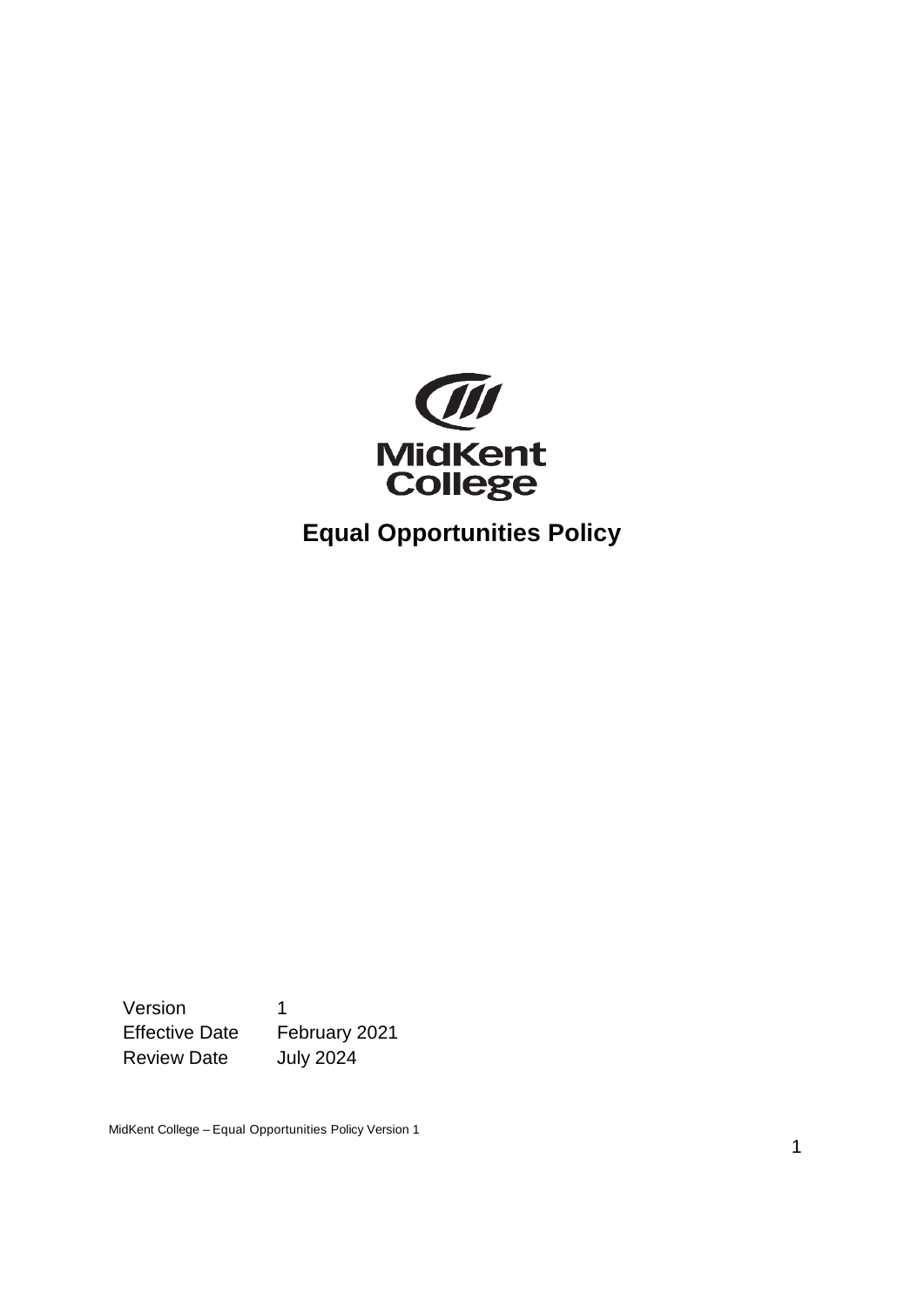## **1. Introduction**

- 1.1. This policy covers all aspects of how you are treated by MidKent College and everybody we employ. It covers, but isn't limited, to:
	- recruitment:
	- pay and conditions of employment;
	- training and continuing professional development;
	- promotion;
	- appraisals;
	- grievances and disciplinary matters;
	- ending employment;
	- giving references;
	- how visitors are treated;
	- how clients and suppliers are treated; and
	- how any other business contacts and associates are treated.

## **2. Scope and Aim of Policy**

- 2.1. This policy applies to all employees, apprentices, consultants, contractors, interns, volunteers, job applicants, agency and casual workers.
- 2.2. If you are an employee, this policy does not form part of your contract of employment and we may amend it at any time.
- 2.3. You should read this policy in conjunction with our other policies, including Harassment and Bullying, Recruitment & Selection, and our Grievance Policy.

#### **3. Our equal opportunities commitment and aims**

- 3.1. We will not tolerate discrimination or harassment, and are committed to promoting equal opportunities in employment. Those who work for us, and anyone applying for a job with us, will receive fair and equal treatment.
- 3.2. We ensure, where possible, full access for everyone applying for a vacancy. Decisions about transfers and internal promotions are made, so far as possible, using only objective criteria.
- 3.3. We will never victimise anyone who makes a legitimate complaint to us about harassment or discrimination, or who supports a colleague in their complaint.
- 3.4. This policy is underpinned by the following further commitments and aims: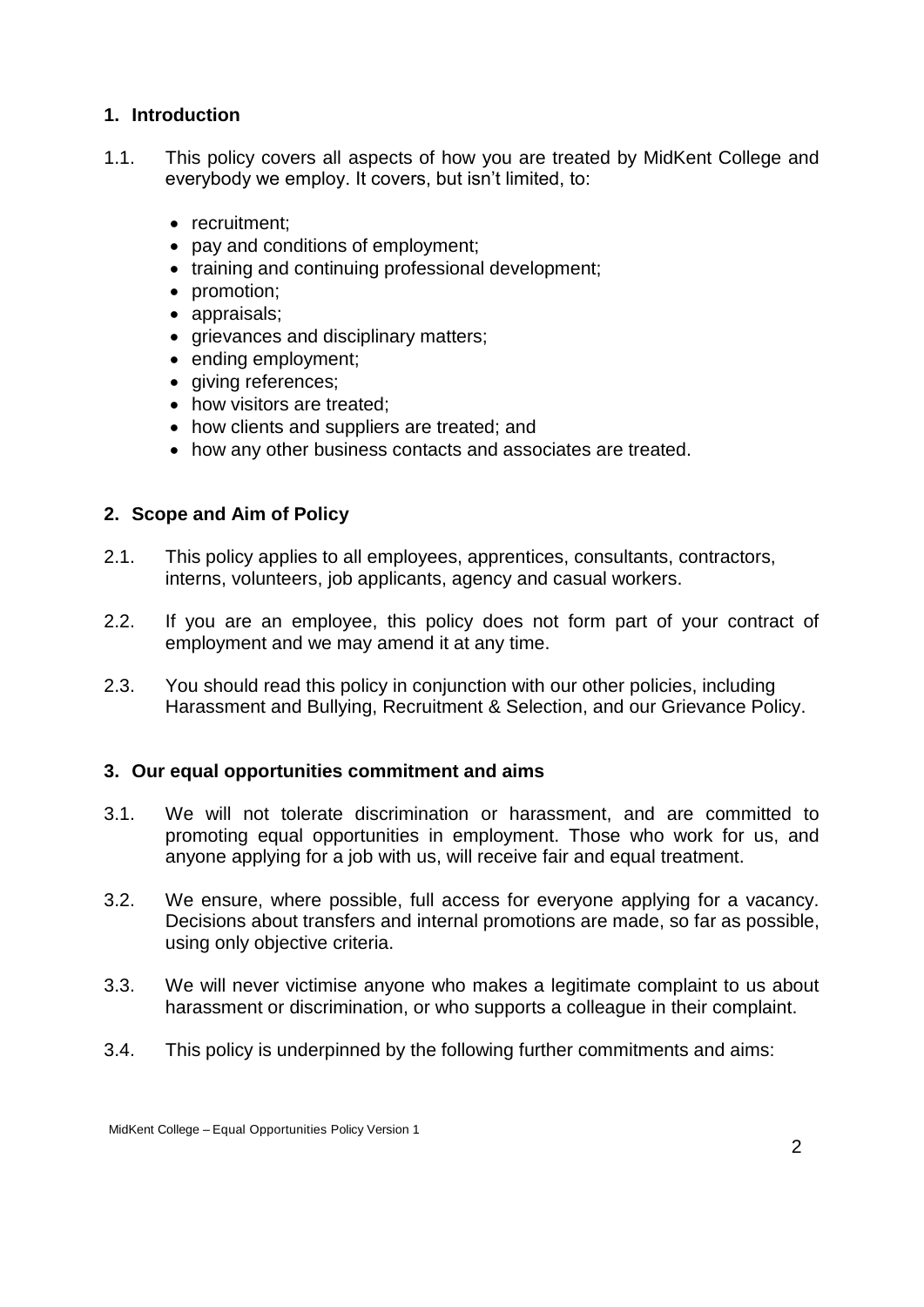- A working environment free from all forms of unlawful discrimination, including victimisation and harassment;
- A workplace capable of allowing everyone to achieve their greatest potential, and where individuals are willing to give their best;
- A Company-wide understanding of the message promoted by this policy;
- A commitment to ensuring all staff understand their rights and responsibilities under this policy — if you are not sure what we consider acceptable and unacceptable, you should check with your manager or your HR Business Partner**;**
- A policy of ensuring employment opportunities are open to all qualified candidates, so that we recruit from the largest possible pool of available talent and recruit the best-qualified staff;
- A commitment to recruiting based on ability to do the job, that also reflects the multicultural composition of our local community;
- A commitment to amending this policy if we think it has become outdated, or circumstances suggest to us that it needs updating;
- A commitment to protecting staff, wherever possible, from being victimised or treated less fairly if they make or support a complaint in good faith under this policy.

## **4. How the law defines discrimination**

- 4.1. The following list gives you a general description of the types of acts that may both breach this policy and be unlawful. Sometimes actions can be intentional, and sometimes unintentional. We include examples of both types in this list:
	- **Direct discrimination**: this is when somebody is treated less favourably because of a protected characteristic than somebody else has been, or would have been, in identical circumstances.

*Examples*: rejecting a job applicant because of their race, or refusing to promote someone because they are pregnant**.**

 **Indirect discrimination**: this is when a group of people with one of the protected characteristics, subject to a couple of exceptions, is put at a disadvantage by a provision, criterion or practice applied to all staff unless the treatment is justified for a good business reason. *Examples*: refusing a request to work part-time without a good business

reason, which indirectly discriminates against women, who are more likely to have childcare responsibilities; insisting all staff work Saturdays without a good business reason, which indirectly discriminates against Jewish employees, who may not be able to work on the Jewish Sabbath.

 **Associative discrimination:** this is where somebody is treated less favourably because of the personal characteristics of somebody else. *Example:* treating an employee less favourably because their parents are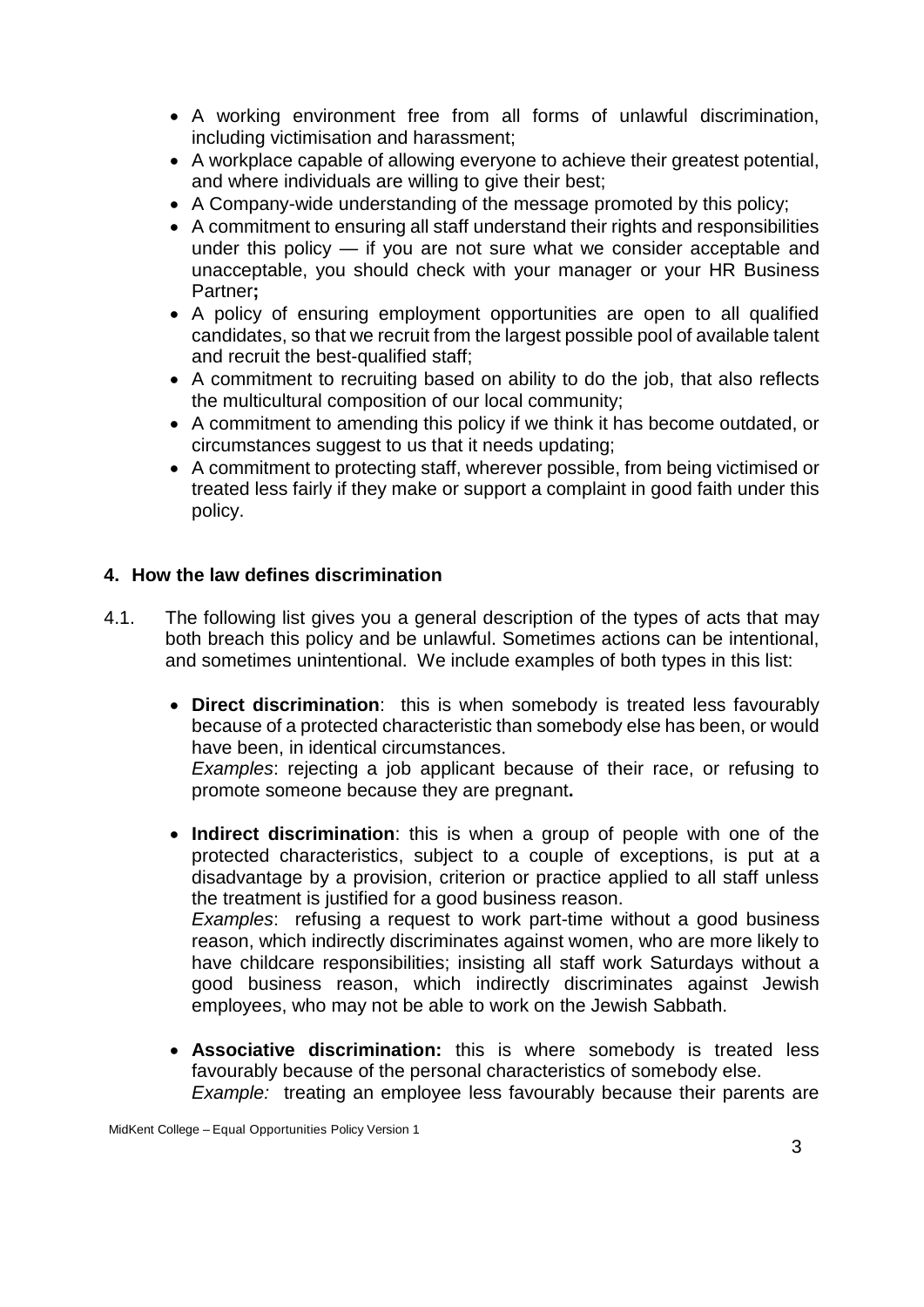Jehovah's Witnesses.

 **Perceived discrimination:** this occurs where someone is treated less favourably because someone wrongly believes they have a particular protected characteristic.

*Example:* treating an employee less favourably because someone thinks he is gay, when in fact he isn't gay.

 **Harassment**: this is when a hostile, humiliating, degrading, intimidating or similarly offensive environment is created in relation to a protected characteristic**.** We also consider it harassment for a worker to be subjected to uninvited conduct related to a protected characteristic that — as an intended or unintended consequence — violates their dignity.

*Examples:* name calling, lewd comments, excluding colleagues, making insensitive jokes, and displaying pornographic material are all examples of harassment. We deal in detail with this under our separate policy on Harassment and Bullying.

 **Victimisation:** in a legal context, 'victimisation' has a much more restricted meaning than in real life. It happens when a worker has complained about harassment or discrimination, or has supported a colleague in their complaint, and is then treated less favourably as a result.

*Examples*: an employee who is deliberately excluded, because they spoke up on behalf of one of their colleagues in a harassment investigation, or an employee who is dismissed under a pretext because they have complained of discrimination.

- 4.2. The 'protected characteristics' are:
	- age;
	- race (which includes colour and ethnic/ national origin);
	- disability;
	- religion or belief;
	- sex;
	- gender reassignment;
	- pregnancy or maternity;
	- sexual orientation: and
	- marital or civil partnership status.
- 4.3. There are other actions which can be unlawful under the equal opportunities legislation. Examples include:
	- failure to make reasonable adjustments to minimise certain disadvantages suffered by a disabled employee or job applicant;
	- instructing another person or applying pressure on them to discriminate;
	- knowingly assisting somebody else when they carry out a discriminatory act;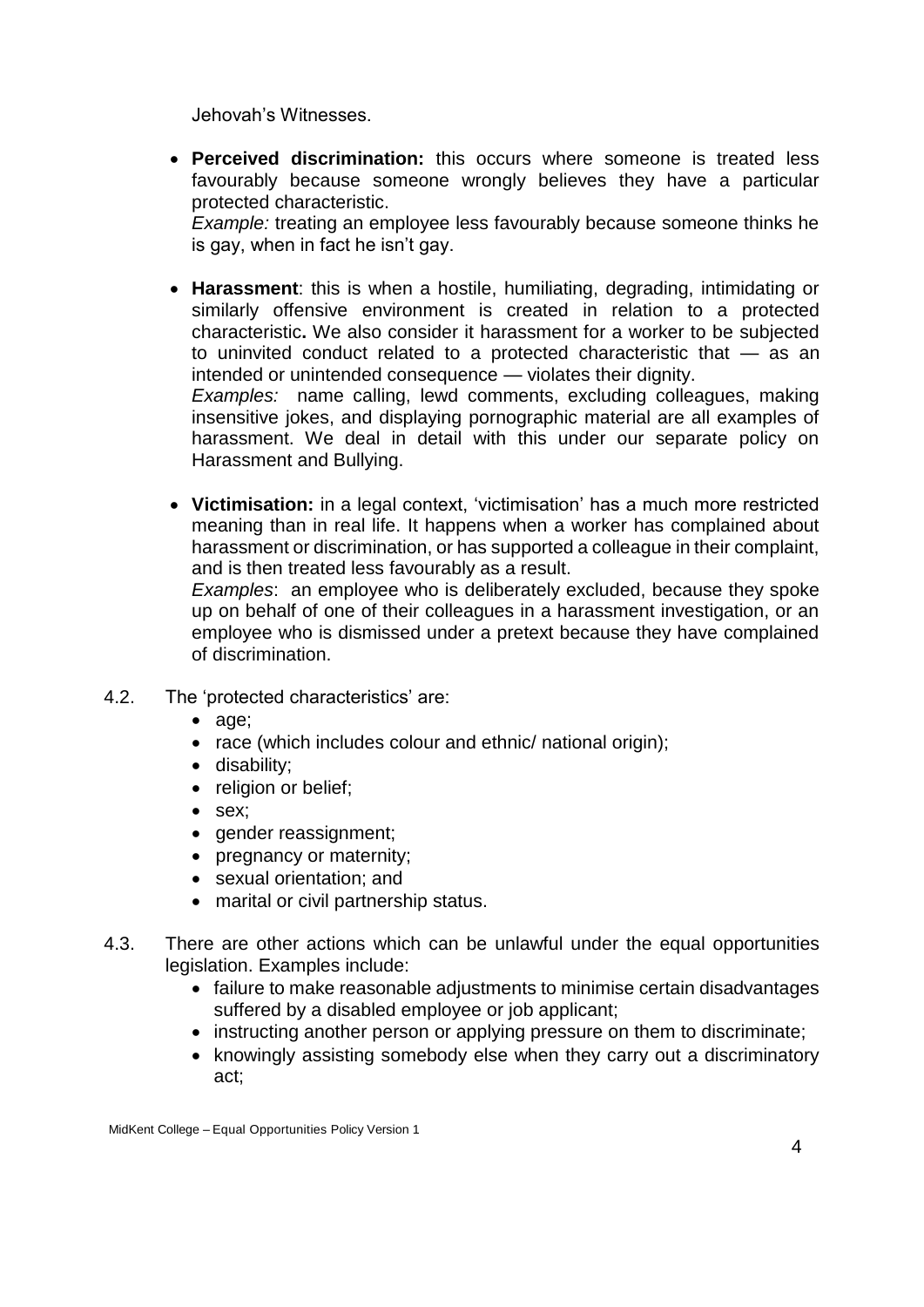discriminating against somebody believed to have a protected characteristic, whether or not they actually do, or because they associate with a third party who does.

## **5. How we carry out our responsibilities and duties**

- 5.1. Management and the wider workforce are essential to ensuring the success of this policy. We all have a legal responsibility to comply with it, and any of us  $$ however senior or junior we are — may be personally liable for unlawful discrimination if we breach its terms,
- 5.2. Overall responsibility for the effective implementation and operation of the policy lies with management, specifically with the College Executive Group**.** Everyone working at managerial level is expected to act in full accordance with this policy, lead by example, and attain and maintain appropriate standards of behaviour within the teams they manage.
- 5.3. The ethos and standards covered by this policy can only be achieved and maintained if everyone in our workforce cooperates fully. It is important to understand that you have a legal responsibility to comply. If you breach this policy, you may also make the College liable for your actions and we may both have to pay compensation to anyone who claims against us. We expect you to take personal responsibility for adhering to this policy's aims and commitments and for drawing any actual or potential breaches to our attention.
- 5.4. We also encourage everyone who works for us to help promote equal opportunities across the College. Please contact your manager or your designated HR Business Partner if you have any ideas about how we could do this better, or you would like to be more involved in achieving this policy's aims.

#### **6. How we recruit, promote, and make other selections**

- 6.1. We carry out all recruitment, promotion and other types of selection procedures, such as redundancy selection processes, on the basis of merit, using nondiscriminatory and, as far as possible, objective criteria.
- 6.2. Advertisements for vacancies must not include wording that may discourage some groups of people from applying, or stereotype in any way, and they must be placed where they can reach as wide and diverse a pool of potential candidates as possible.
- 6.3. Nobody applying for a job with the College may be asked about their health, attendance record, or whether they have a disability, before a job offer is made - except in very limited situations. It may, for example, be justifiable to ask whether the applicant needs any disability-related measures put in place for the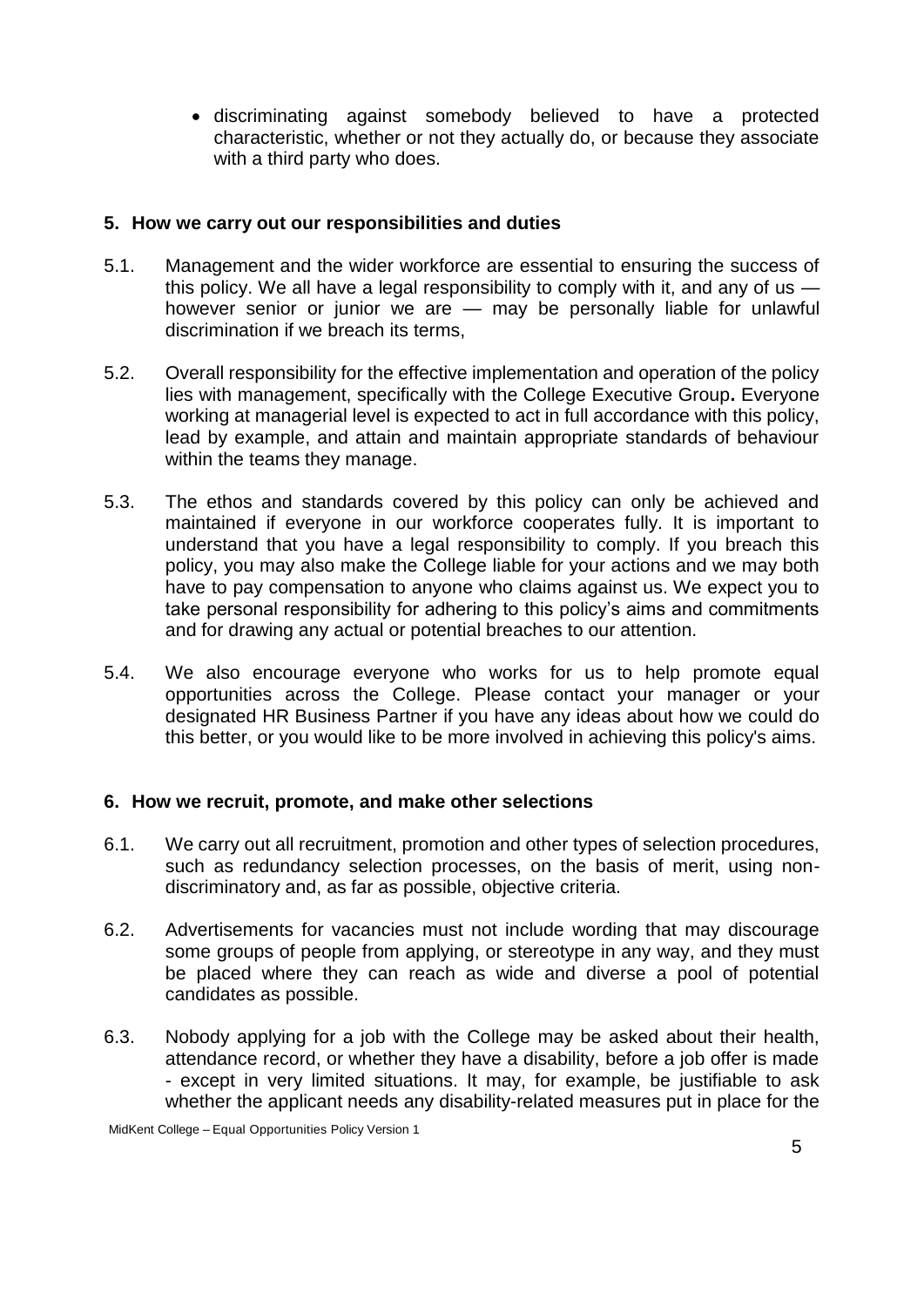interview, or to check that they are capable of carrying out a key part of the job. It is acceptable to make some job offers dependent on a medical examination.

- 6.4. It is unlawful to ask job applicants anything that might suggest an intention to discriminate on the grounds of a protected characteristic. Asking an applicant about their religion when they are applying for a job that involves weekend working would not, for example, be allowed. Nor would asking an applicant whether they have childcare responsibilities be allowed, as that suggests you might be intending to indirectly discriminate on grounds of sex or marital status.
- 6.5. It is fine to include certain health or disability questions in equal opportunities monitoring exercises, but the data gathered must not be used for selecting someone for a role, or in making other employment-related decisions.

#### **7. How we enforce this policy and handle breaches**

- 7.1. We will investigate any complaint or allegation you raise regarding a potential breach of this policy. If you believe you have been harassed or discriminated against you should contact your manager or your designated HR Business Partner as soon as possible. If you want to take formal action, you will need to follow our grievance procedure (see our Grievance Policy) and read our policy on Harassment and Bullying.
- 7.2. You will face disciplinary action if we find you have harassed or discriminated against anyone else in breach of this policy. Sometimes this type of behaviour may amount to gross misconduct, in which case you may be dismissed without notice.
- 7.3. Occasionally, people make complaints knowing they're not true. They might do this to avoid or deflect disciplinary action. We view any complaint made in bad faith as an act of misconduct and this will normally lead to disciplinary action. In some cases, bad faith complaints may lead to summary dismissal for gross misconduct.

#### **8. How we monitor whether this policy is working**

8.1. We may record and analyse information about equal opportunities within the workplace, and when you join the College you give us consent to gather and process this data about you. We use the information to make sure this policy is working properly and to refine it where that's needed. We also use the information to review the composition of our workforce, and to promote workplace equality.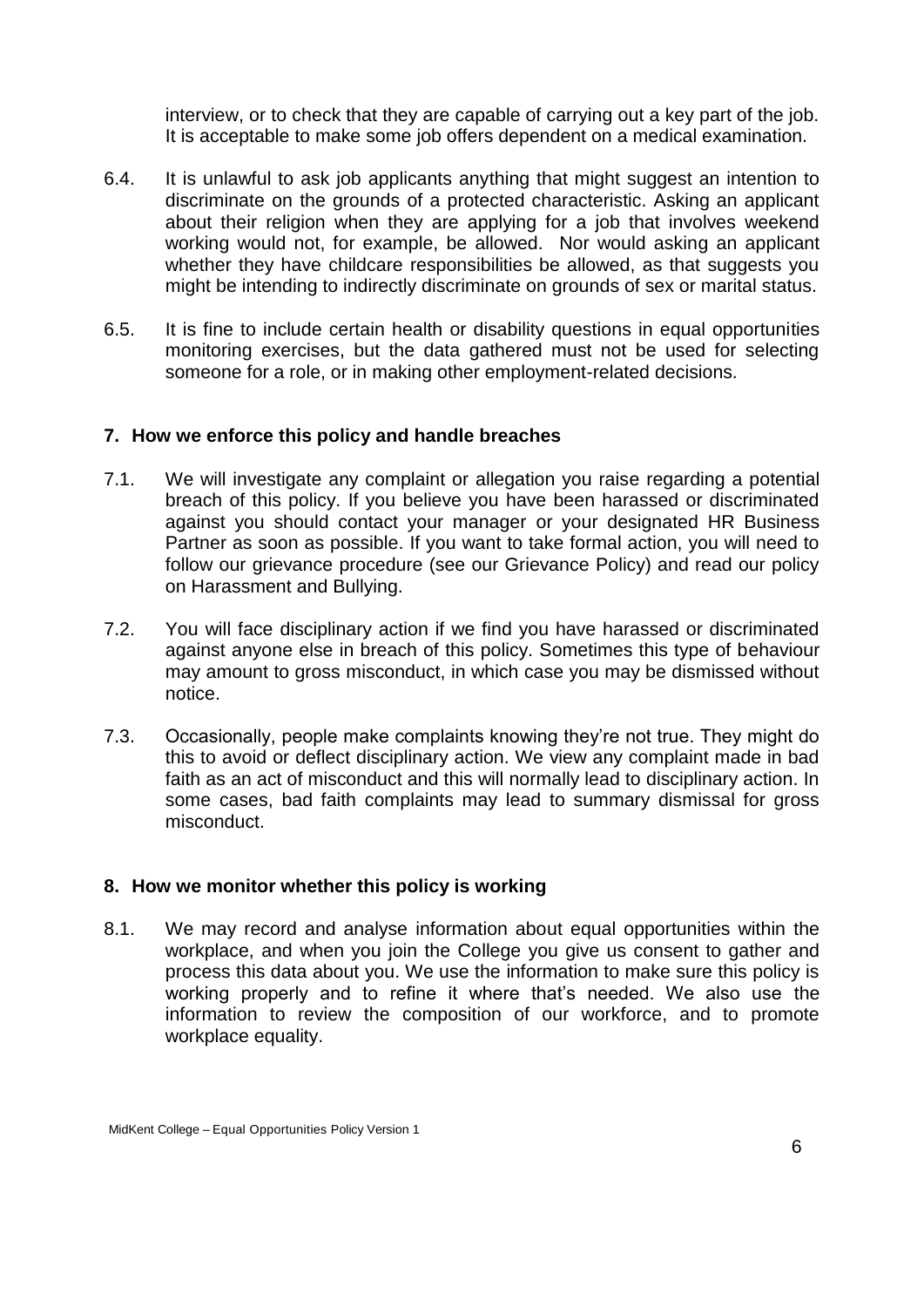## **9. Duties and Responsibilities**

9.1. All staff are responsible for following and complying with this policy.

# **10.GDPR**

10.1. All records associated with this policy will be retained and disposed of in accordance with the HR Retention policy.

## **11.Associated Policies and Procedures**

Disciplinary Policy Grievance Policy Harassment & Bullying Policy

## **12.Policy Validity**

12.1. This policy is valid for the academic years 2021-2024 and is due for review in July 2024.

## **13.Policy Owner**

13.1. The Senior Manager responsible for this policy is the Executive Director responsible for Human Resources.

## **14.Policy Monitoring, Review and Evaluation**

14.1. A review of this policy will be undertaken by the review date by the policy writer and will be approved by the Person responsible.

## **15.Equality Impact Assessment**

15.1. This policy has been Equality Impact Assessed and generates no concerns about differential impact. The Equality Impact Assessment is filed on the HR SharePoint site.